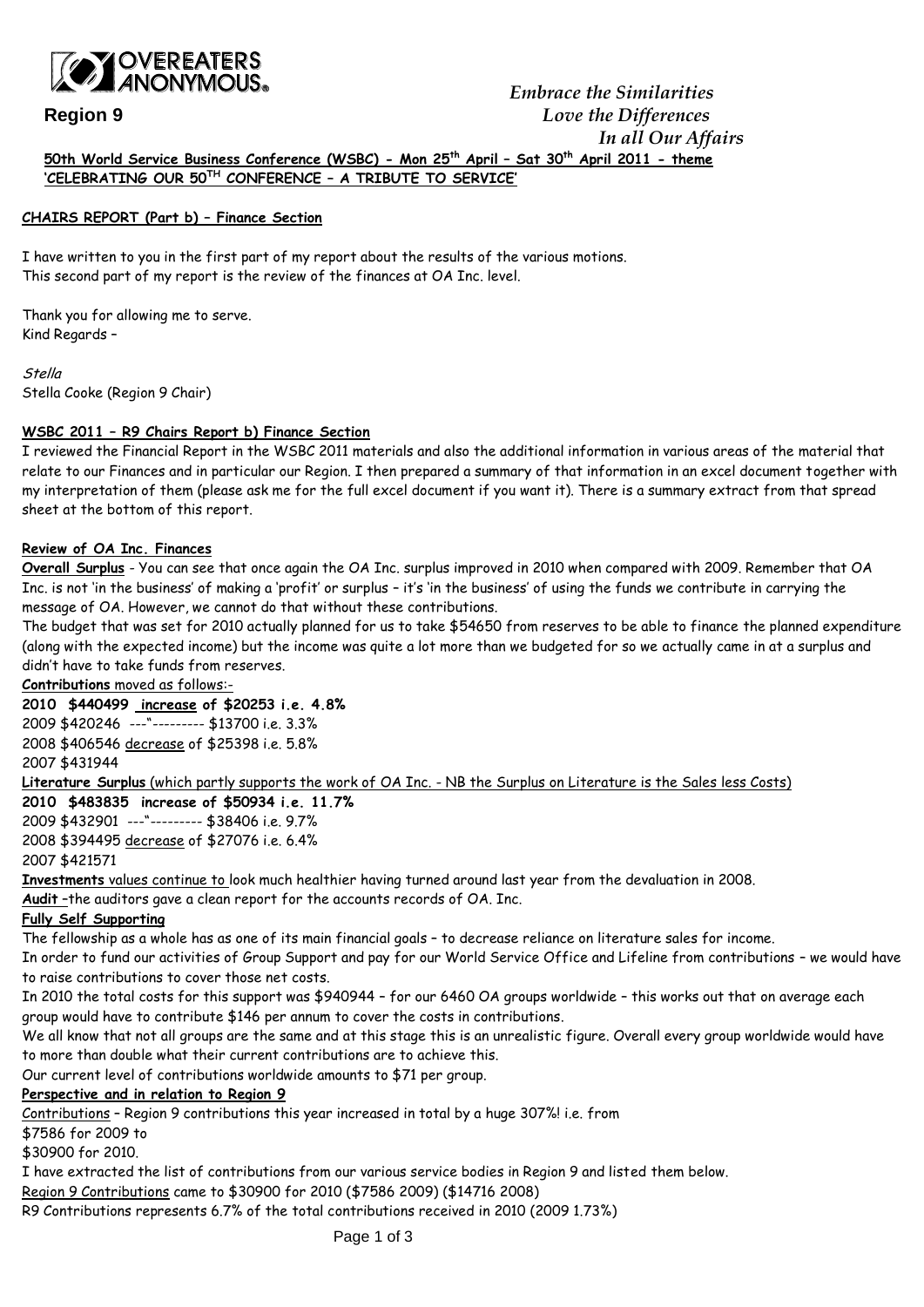

# *Embrace the Similarities* **Region 9** *Love the Differences In all Our Affairs*

R9 Contributions amounts to \$37 on average for each of our 846 groups in Region 9. (\$9 2009)

Region 9 is no longer the lowest contributing region.

Region 9 benefits from the OA Inc. funds by their support of our groups in general but also our Trustee budget is \$3106.

We also benefited from the delegate support fund by Poland being supported to go to WSBC.

Region 9 was also assisted from the WSO translation funds – funds were allocated either in this last year or the year before to translate the Twelve Steps & Twelve Traditions into Polish, To the Newcomer into Polish, various pamphlets into Polish, the Twelve Steps & Twelve Traditions into Arabic, various pamphlets into Hebrew. Consideration is being given to translate basic documents such as bylaws, 12 Steps, 12 Traditions and the suggested meeting format into French, German, Spanish, Italian & Hebrew.

There was also assistance for me as Region Chair to attend the  $2<sup>nd</sup> RCC$  meeting in August in Albugurgue.

This all means that whilst our contributions have much improved - Region 9 is still being not being 'fully self supporting'. There will be a workshop on our finances whilst we are at our Assembly in Belgium. However, why wait until then – why not raise this issue now in your service body meetings and in your group conscience meetings?

## **Contributions & Costs –**

We would need \$146 in contributions from every group world wide to pay for our costs.

Worldwide Contributions currently amount to \$71 per group.

Region 9 Contributions currently amount to \$37 per group

**OVEREATERS ANONYMOUS,** 

**INC. ABBREVIATED STATEMENT OF FINANCIAL ACTIVITIES FOR THE YEAR END 31 DEC 2010** 

| <b>Figures are in US\$</b>                                                                   |                        |                        |                        |                |
|----------------------------------------------------------------------------------------------|------------------------|------------------------|------------------------|----------------|
|                                                                                              | 2010                   | 2009                   | 2008                   | 2007           |
|                                                                                              | Actual                 | Actual                 | Actual                 | <b>Actual</b>  |
| Net Income                                                                                   |                        |                        |                        |                |
| Contributions                                                                                | 440499                 | 420246                 | 406546                 | 431944         |
| Literature Sales less Costs                                                                  | 483835                 | 432901                 | 394495                 | 421571         |
| <b>Convention Inc. less Costs</b>                                                            | 27192                  |                        | 0                      | 34644          |
| Investment income /(loss)                                                                    | 34860                  | 57855                  | (126296)               | 26224          |
| Other                                                                                        | 11216                  | 10121                  | 12403                  | 6665           |
| <b>Restricted Fund Transfer</b>                                                              | 15051                  | 12246                  | 38826                  | 34512          |
|                                                                                              | ----------<br>1012653  | ------------<br>933369 | ------------<br>725974 | 955560         |
| <b>Net Costs</b>                                                                             |                        |                        |                        |                |
| <b>Group Support</b>                                                                         | 473727                 | 477815                 | 515472                 | 488393         |
| Lifeline & Step by Step                                                                      | 47026                  | 68078                  | 65588                  | 49294          |
| Admin                                                                                        | 420191                 | 346291                 | 301673                 | 308258         |
|                                                                                              | ------------<br>940944 | 892184                 | 882733                 | 845945         |
| <b>Net Deficit / Surplus</b>                                                                 | 71709                  | 41185                  | (156759)               | <u> 109615</u> |
| <b>OVEREATERS ANONYMOUS,</b><br>INC.                                                         |                        |                        |                        |                |
| <b>SUMMARISED BALANCE</b><br><b>SHEET</b>                                                    | 2010                   | 2009                   | 2008                   | 2007           |
|                                                                                              | Actual                 | Actual                 | Actual                 | Actual         |
| <b>Net Assets of Property,</b><br><b>Equipment, Cash &amp; Investments</b><br>less Creditors | 1618667                | 1543297                | 1496690                | 1654839        |
| Reserves B/f                                                                                 | 1543297                | 1496690                | 1654839                | 1545224        |
| Surplus / (Deficit) for Year                                                                 | 71709                  | 41185                  | (156759)               | 109615         |

Movement In Restricted **3661** 5422 (1390) 0 **Net Funds** 1618667 1543297 1496690 1654839